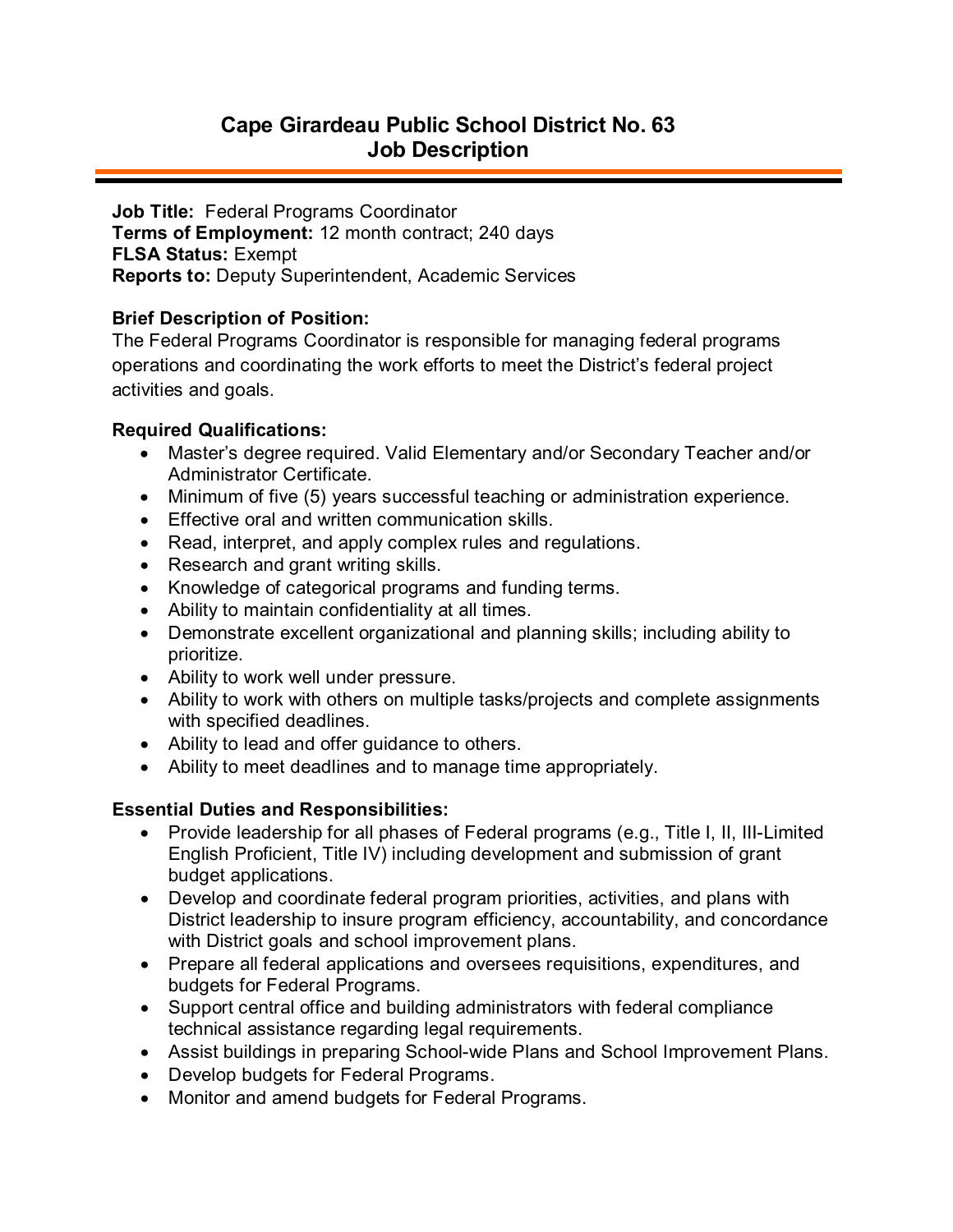- Project federally funded district budget funding and needs beyond current school year.
- Coordinate with District's Finance Department to complete financial reporting requirements.
- Work with district and building federal program advisory committees.
- Prepare and submit required reports to local, state, and federal agencies.
- Evaluate program effectiveness and recommend changes to supervisor.
- Prepare and present program evaluation reports to the Board of Education.
- Participate in school and District committees as needed
- Perform other duties as assigned by supervisor and/or superintendent

## **Hazards:**

For some buildings, stairs, chalk dust and exposure to communicable diseases may be a potential hazard. In science labs, there could be exposure to chemicals and fumes. Equipment that supports classroom instruction could be potentially hazardous under certain conditions. Travel between schools will cause exposure to hazardous driving and walking conditions.

## **Physical Demands/Environmental Factors:**

- Ability to work in a climate controlled building, as well as in inclement weather.
- Subjected to odors, mists, dust, plant parts and poor ventilation.
- Ability to stand, walk, and move around for long periods of time.
- Ability to see and read, with or without vision aids, a computer screen and printed matter, and to distinguish colors.
- Sufficient hearing to understand speech at normal room levels, and to hear and understand speech on the telephone.
- Manual dexterity to operate a telephone and enter data into a computer using both hands.
- Ability to communicate, effectively and efficiently with sufficient volume to be heard in normal conversation, on the telephone, and addressing groups.
- Ability to exert up to 30 pounds of force to lift, carry, push, pull, or otherwise move objects.
- Ability to lift, bend, stoop, pull, grasp, and carry a variety of objects of different shapes and sizes.